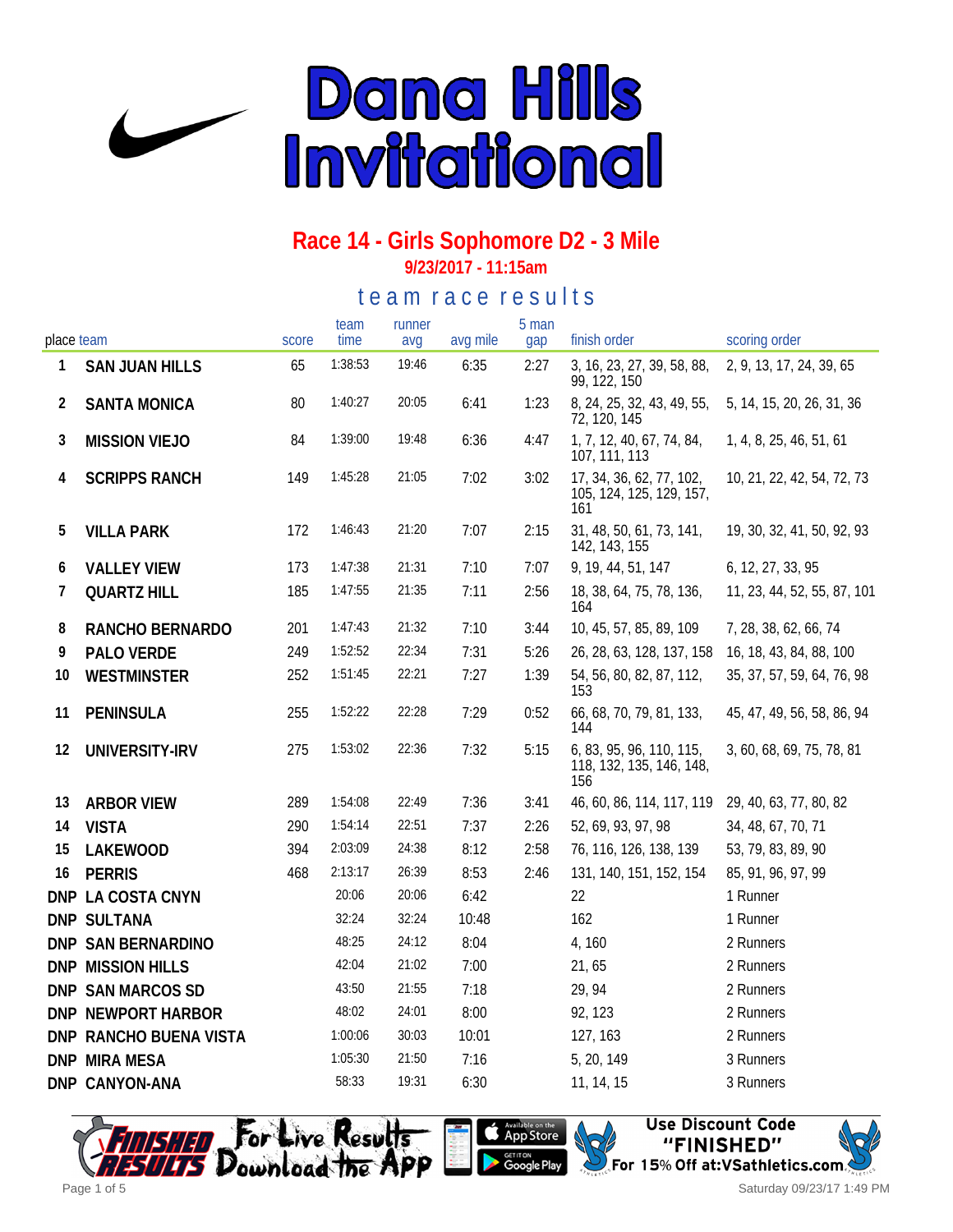#### **Race 14 - Girls Sophomore D2 - 3 Mile 9/23/2017 - 11:15am**

|  |  |  |  | team race results |  |  |  |  |  |  |  |  |  |  |
|--|--|--|--|-------------------|--|--|--|--|--|--|--|--|--|--|
|--|--|--|--|-------------------|--|--|--|--|--|--|--|--|--|--|

| place team           | score | team<br>time | runner<br>avg | avg mile | 5 man<br>gap | finish order    | scoring order |
|----------------------|-------|--------------|---------------|----------|--------------|-----------------|---------------|
| DNP ALTA LOMA        |       | 1:01:01      | 20:20         | 6:46     |              | 13, 42, 47      | 3 Runners     |
| DNP CARLSBAD         |       | 1:09:19      | 23:06         | 7:42     |              | 33, 103, 130    | 3 Runners     |
| DNP ESCONDIDO        |       | 1:19:09      | 26:23         | 8:47     |              | 104, 134, 159   | 3 Runners     |
| DNP SANTA ANA VALLEY |       | 1:12:29      | 24:09         | 8:03     |              | 106, 108, 121   | 3 Runners     |
| DNP RAMONA SD        |       | 1:21:52      | 20:28         | 6:49     |              | 2, 30, 41, 90   | 4 Runners     |
| <b>DNP GAHR</b>      |       | 1:28:03      | 22:00         | 7:20     |              | 35, 53, 71, 101 | 4 Runners     |
| DNP TROY             |       | 1:29:11      | 22:17         | 7:26     |              | 37, 59, 91, 100 | 4 Runners     |

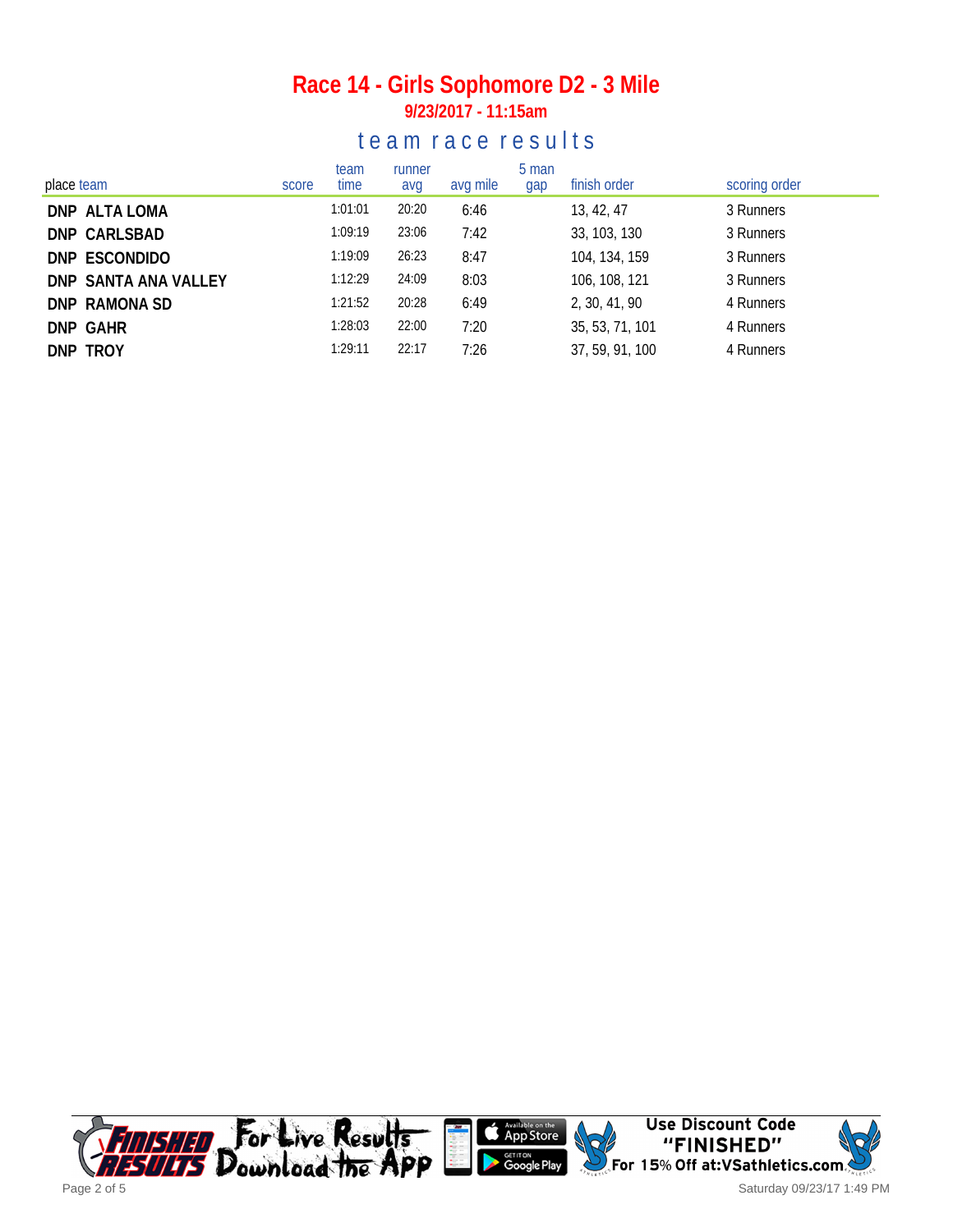

**9/23/2017 - 11:15am**

## in dividual race results

| place          | name                      |    | grade school         | time      | points         | place | name                     |    | grade school         | time points |    |
|----------------|---------------------------|----|----------------------|-----------|----------------|-------|--------------------------|----|----------------------|-------------|----|
| 1              | <b>ASHLEY JOHNSON</b>     | 10 | Mission Viejo        | 17:24.8 1 |                | 36    | <b>JULIA KIERSNOWSKI</b> | 10 | Scripps Ranch        | 20:28.7 22  |    |
| $\overline{2}$ | <b>AMY BROWN</b>          | 10 | Ramona SD            | 17:46.7   |                | 37    | ALEXANDRA LASHLEE        | 10 | Troy                 | 20:35.0     |    |
| 3              | KIRSTEN BREHMER           | 10 | San Juan Hills       | 18:09.5 2 |                | 38    | <b>NAOMI BRAND</b>       | 10 | Quartz Hill          | 20:35.6     | 23 |
| 4              | <b>GABRIELA RANGEL</b>    | 10 | San Bernardino       | 18:16.8   |                | 39    | <b>EMILY THRALL</b>      | 10 | San Juan Hills       | 20:36.5     | 24 |
| 5              | <b>ISABELLA DULDULAO</b>  | 10 | Mira Mesa            | 18:34.9   |                | 40    | RACHEL MORROS            | 10 | <b>Mission Viejo</b> | 20:36.9     | 25 |
| 6              | <b>AVERY KLAUKE</b>       | 10 | University-Irv       | 18:50.5   | $\mathbf{3}$   | 41    | <b>ALYSSA DAVIS</b>      | 10 | Ramona SD            | 20:36.9     |    |
| 7              | <b>GRACE FULWILER</b>     | 10 | Mission Viejo        | 19:14.4   | 4              | 42    | NADIA AGUILAR            | 10 | Alta Loma            | 20:37.8     |    |
| 8              | DUNIA DUNN                | 10 | Santa Monica         | 19:14.4   | 5              | 43    | ELEANOR HUTMAN           | 10 | Santa Monica         | 20:37.8     | 26 |
| 9              | ADRIANA OROZCO            | 10 | <b>Valley View</b>   | 19:20.5   | 6              | 44    | VANESSA MUNOZ            | 9  | <b>Valley View</b>   | 20:40.7     | 27 |
| 10             | <b>VICTORIA DINOV</b>     | 10 | Rancho Bernardo      | 19:20.8   | $\overline{7}$ | 45    | RACHEL TURNER            | 10 | Rancho Bernardo      | 20:42.1     | 28 |
| 11             | ISABELLA RUBALCAVA        | 10 | Canyon-Ana           | 19:26.2   |                | 46    | SOPHIA SOBERINSKY        | 10 | <b>Arbor View</b>    | 20:45.1     | 29 |
| 12             | <b>CAITLIN REE</b>        | 10 | <b>Mission Viejo</b> | 19:31.4 8 |                | 47    | <b>IDALY NUNEZ</b>       | 10 | Alta Loma            | 20:50.0     |    |
| 13             | SOFIA CASTANEDA           | 10 | Alta Loma            | 19:33.3   |                | 48    | <b>ALLISON WALLACE</b>   | 10 | Villa Park           | 20:57.3     | 30 |
| 14             | <b>JESSICA SCHEMPP</b>    | 10 | Canyon-Ana           | 19:33.4   |                | 49    | <b>HOLLY WEBB</b>        | 10 | Santa Monica         | 20:59.8     | 31 |
| 15             | <b>ASHLING CARR</b>       | 10 | Canyon-Ana           | 19:34.2   |                | 50    | <b>MARIA LOPEZ</b>       | 10 | Villa Park           | 21:05.5     | 32 |
| 16             | <b>CORINNE HUNNICUTT</b>  | 10 | San Juan Hills       | 19:45.6   | 9              | 51    | <b>ELANI HUNTLEY</b>     | 10 | <b>Valley View</b>   | 21:12.7     | 33 |
| 17             | RACHEL BARNHILL           | 10 | Scripps Ranch        | 19:46.8   | 10             | 52    | <b>LORELI PENA</b>       | 10 | Vista                | 21:14.6     | 34 |
| 18             | <b>DESIREE NOLLS</b>      | 10 | Quartz Hill          | 19:53.4   | 11             | 53    | <b>ISRA MALABEH</b>      | 10 | Gahr                 | 21:20.9     |    |
| 19             | <b>LIANA RAY</b>          | 10 | <b>Valley View</b>   | 19:56.9   | 12             | 54    | <b>TRACY NGUYEN</b>      | 10 | Westminster          | 21:23.0     | 35 |
| 20             | <b>TEA AKIATEN</b>        | 10 | Mira Mesa            | 19:58.7   |                | 55    | ANNA SMOLENTSEVA         | 10 | Santa Monica         | 21:24.5     | 36 |
| 21             | <b>JURNEE GREGORY</b>     | 10 | <b>Mission Hills</b> | 19:59.9   |                | 56    | ALEXA PEREZ              | 10 | Westminster          | 21:25.0     | 37 |
| 22             | <b>VERONICA PATYNA</b>    | 10 | La Costa Cnyn        | 20:06.2   |                | 57    | SOPHIE GONZALEZ          | 10 | Rancho Bernardo      | 21:33.5     | 38 |
| 23             | <b>GRACIE HAMMOND</b>     | 10 | San Juan Hills       | 20:06.3   | 13             | 58    | <b>SKYLER VARGAS</b>     | 10 | San Juan Hills       | 21:33.7     | 39 |
| 24             | <b>AVA WASSON</b>         | 10 | Santa Monica         | 20:07.0   | 14             | 59    | <b>AIMEE PARK</b>        | 10 | Troy                 | 21:33.8     |    |
| 25             | PARKER LAUER              | 10 | Santa Monica         | 20:07.0   | 15             | 60    | <b>JOY LEWIS</b>         | 10 | <b>Arbor View</b>    | 21:36.9     | 40 |
| 26             | NICOLA LAI                | 10 | Palo Verde           | 20:08.5   | 16             | 61    | <b>ABBEY BROWN</b>       | 10 | Villa Park           | 21:43.9     | 41 |
| 27             | <b>MAKENZIE MONCRIEF</b>  | 10 | San Juan Hills       | 20:15.9   | 17             | 62    | AVERY JOHN               | 10 | Scripps Ranch        | 21:55.6     | 42 |
| 28             | <b>MACY MCPHERSON</b>     | 10 | Palo Verde           | 20:18.0   | 18             | 63    | <b>STACEY LAI</b>        | 10 | Palo Verde           | 21:56.3     | 43 |
| 29             | <b>TAYLOR KACZMAREK</b>   | 10 | San Marcos SD        | 20:19.4   |                | 64    | <b>CAYLIN LIVINGSTON</b> | 10 | Quartz Hill          | 21:59.5     | 44 |
| 30             | <b>MICHAELA MESKELL</b>   | 10 | Ramona SD            | 20:20.2   |                | 65    | <b>SEATTLE TAYLOR</b>    | 10 | <b>Mission Hills</b> | 22:04.5     |    |
| 31             | <b>LEXY OSTERKAMP</b>     | 10 | Villa Park           | 20:21.0   | 19             | 66    | ANISA OTA                | 10 | Peninsula            | 22:04.6     | 45 |
| 32             | <b>GRACE HUNZICKER</b>    | 10 | Santa Monica         | 20:21.6   | 20             | 67    | KAILEE CALL              | 10 | <b>Mission Viejo</b> | 22:12.7     | 46 |
| 33             | RACHEL MEDINA             | 10 | Carlsbad             | 20:27.6   |                | 68    | <b>KRISTI COPELAND</b>   | 10 | Peninsula            | 22:13.4     | 47 |
| 34             | <b>JAIDEN STEPNOVISKY</b> | 10 | Scripps Ranch        | 20:27.9   | 21             | 69    | TIARA RAWLEIGH           | 10 | Vista                | 22:15.8     | 48 |
| 35             | PRIYA KHETANI             | 10 | Gahr                 | 20:28.3   |                | 70    | DIANA KALANTAR           | 10 | Peninsula            | 22:16.8     | 49 |





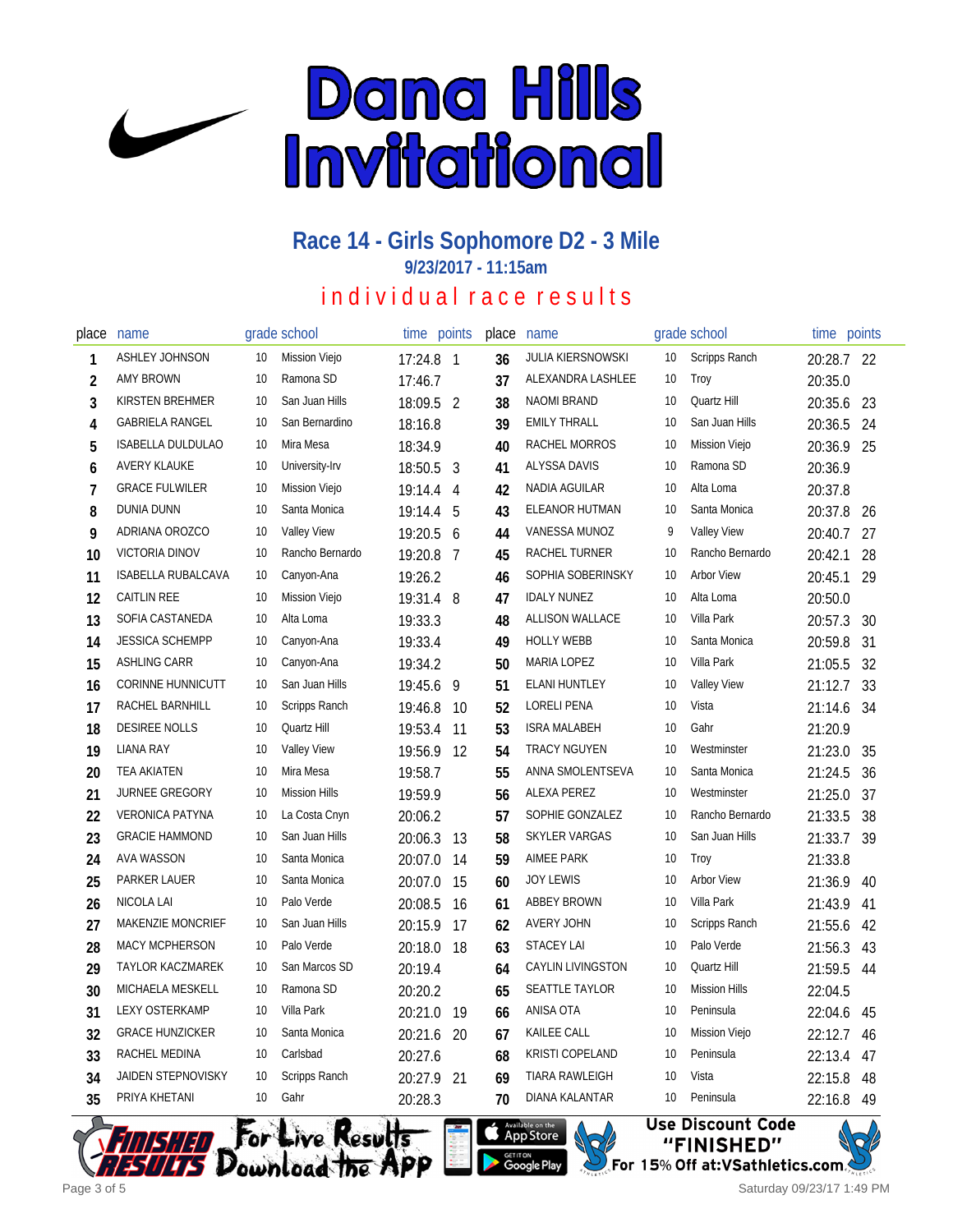**9/23/2017 - 11:15am**

### individual race results

| place | name                        |    | grade school      |            | time points | place      | name                                  |          | grade school                | time points        |      |
|-------|-----------------------------|----|-------------------|------------|-------------|------------|---------------------------------------|----------|-----------------------------|--------------------|------|
| 71    | ALEJANDRA<br>HERNANDEZ      | 10 | Gahr              | 22:25.9    |             | 112        | KARISSA CASTANEDA                     | 10       | Westminster                 | 24:06.8            | - 76 |
| 72    | YVONNE LIU                  | 10 | Santa Monica      | 22:31.3    |             | 113        | SAMANTHA CASTRO                       | 10       | <b>Mission Viejo</b>        | 24:16.8            |      |
| 73    | ERI TOE                     | 10 | Villa Park        | 22:36.0    | 50          | 114        | ASHLEY MCLAUGHLIN                     | 10       | <b>Arbor View</b>           | 24:17.9            | 77   |
| 74    | <b>EMMA GREIFELT</b>        | 10 | Mission Viejo     | 22:36.3    | 51          | 115        | <b>SERENDY ALARCON</b>                | 10       | University-Irv              | 24:24.3            | 78   |
| 75    | <b>GRECIA CHAVEZ</b>        | 10 | Quartz Hill       | 22:36.5    | 52          | 116        | <b>EMELYN ZUNIGA</b>                  | 10       | Lakewood                    | 24:25.0            | 79   |
| 76    | <b>KROESNA SRUN</b>         | 10 | Lakewood          | 22:39.1    | 53          | 117        | <b>LEXIE REDDON</b>                   | 10       | <b>Arbor View</b>           | 24:26.7            | 80   |
| 77    | KYLA YU-SWANSON             | 10 | Scripps Ranch     | 22:49.6    | 54          | 118        | JULIA BRESTYANSKY                     | 10       | University-Irv              | 24:27.8            | 81   |
| 78    | <b>ELIZABETH DORANTES</b>   | 10 | Quartz Hill       | 22:50.3    | 55          | 119        | ALYSSA YEPSEN                         | 10       | <b>Arbor View</b>           | 24:29.3            | 82   |
| 79    | <b>ALAYNA KIM</b>           | 10 | Peninsula         | 22:50.6    | 56          | 120        | ANEESA RAPPOPORT                      | 10       | Santa Monica                | 24:33.2            |      |
| 80    | <b>LIZETTE BRITO</b>        | 10 | Westminster       | 22:55.2    | 57          | 121        | <b>GISSELLE ALARCON</b>               | 11       | Santa Ana Valley            | 24:34.6            |      |
| 81    | PAIGE MOORE                 | 10 | Peninsula         | 22:57.4    | 58          | 122        | <b>MAGGIE PERRY</b>                   | 10       | San Juan Hills              | 24:36.4            |      |
| 82    | <b>MONICA RODRIGUEZ</b>     | 10 | Westminster       | 23:00.2    | 59          | 123        | SOPHIA FORE                           | 10       | Newport Harbor              | 24:38.3            |      |
| 83    | SHANYA VAKILIAN             | 10 | University-Irv    | 23:00.4    | 60          | 124        | <b>KAYLA SWIFT</b>                    | 10       | Scripps Ranch               | 24:43.5            |      |
| 84    | <b>KEILY NORMAN</b>         | 10 | Mission Viejo     | 23:00.4    | 61          | 125        | <b>ELYSSA PAMPO</b>                   | 10       | Scripps Ranch               | 24:48.7            |      |
| 85    | <b>JAZMYNE BARRON</b>       | 11 | Rancho Bernardo   | 23:01.3    | 62          | 126        | JOY JAMES                             | 10       | Lakewood                    | 24:51.4            | 83   |
| 86    | ALIANA LOMELI               | 10 | <b>Arbor View</b> | 23:02.2    | 63          | 127        | SARAH BOES                            | 10       | Rancho Buena Vista          | 24:53.4            |      |
| 87    | YAZBECK MURO                | 10 | Westminster       | 23:02.2 64 |             | 128        | <b>GRACE CHIGAS</b>                   | 10       | Palo Verde                  | 24:54.5            | 84   |
| 88    | DIANA ACERO                 | 10 | San Juan Hills    | 23:02.2    | 65          | 129        | ROO KRUIDENIER                        | 10       | Scripps Ranch               | 24:56.7            |      |
| 89    | JULIA POTENCIANO            | 10 | Rancho Bernardo   | 23:05.6    | 66          | 130        | <b>COURTNEY NEYHART</b>               | 10       | Carlsbad                    | 24:59.4            |      |
| 90    | <b>KENSEY SAPPER</b>        | 10 | Ramona SD         | 23:09.1    |             | 131        | STEPHANIE ALVARADO                    | 11       | Perris                      | 25:03.0            | 85   |
| 91    | ANGELICA OLIVERA-<br>ZURITA | 10 | Troy              | 23:16.3    |             | 132<br>133 | <b>NADIA SADRI</b><br>LAUREN WOODWARD | 10<br>10 | University-Irv<br>Peninsula | 25:03.3<br>25:03.4 | -86  |
| 92    | AMANDA WERTHEIMER           | 10 | Newport Harbor    | 23:23.9    |             | 134        | MAYRA DOMINGUEZ                       | 10       | Escondido                   | 25:08.2            |      |
| 93    | <b>CASSIDY MANUTO</b>       | 10 | Vista             | 23:25.7    | -67         | 135        | <b>IVY TAN</b>                        | 10       | University-Irv              | 25:09.5            |      |
| 94    | CAROLINE LEUNG              | 10 | San Marcos SD     | 23:30.8    |             | 136        | JACKLEN MONTERROSA                    | 10       | Quartz Hill                 | 25:21.6            | 87   |
| 95    | <b>MADDISON LOUGH</b>       | 10 | University-Irv    | 23:31.8    | 68          | 137        | <b>BAILEY UZZARDO</b>                 | 10       | Palo Verde                  | 25:35.2            | 88   |
| 96    | <b>SIMONE LAGEWEG</b>       | 10 | University-Irv    | 23:34.3    | 69          | 138        | ALEESA HIGGINBOTHAM                   | 10       | Lakewood                    | 25:37.0            | 89   |
| 97    | <b>MEGAN SOTO</b>           | 10 | Vista             | 23:38.1    | 70          | 139        | ASHLEE HIGGINBOTHAM                   | 10       | Lakewood                    | 25:37.4            | 90   |
| 98    | CAMILA MARQUEZ              | 11 | Vista             | 23:40.7    | 71          | 140        | MELANIE HERNANDEZ                     | 9        | Perris                      | 25:38.6            | 91   |
| 99    | <b>JADEN GORMAN</b>         | 10 | San Juan Hills    | 23:41.7    |             | 141        | <b>ESMERALDA TRELLEZ</b>              | 10       | Villa Park                  | 25:39.5            | 92   |
| 100   | <b>AVERY PLUMA</b>          | 10 | Troy              | 23:46.1    |             | 142        | ANALISA ONTIVEROS                     | 10       | Villa Park                  | 25:47.9            | 93   |
| 101   | <b>EMILY TRAMMELL</b>       | 10 | Gahr              | 23:48.5    |             | 143        | <b>MIA HAWKINS</b>                    | 10       | Villa Park                  | 25:57.2            |      |
| 102   | EMMA JACKOWSKI              | 10 | Scripps Ranch     | 23:51.9 72 |             | 144        | <b>ELAINE YU</b>                      | 10       | Peninsula                   | 26:18.6            | -94  |
| 103   | <b>MADISON SMITH</b>        | 10 | Carlsbad          | 23:52.8    |             | 145        | NATHALIE FRANKLIN                     | 10       | Santa Monica                | 26:23.6            |      |
| 104   | JOANA RAMIREZ               | 10 | Escondido         | 23:53.8    |             | 146        | PRECIOUS PALOMAR                      | 10       | University-Irv              | 26:27.0            |      |
| 105   | MALEA VANZANTEN             | 10 | Scripps Ranch     | 23:54.5 73 |             | 147        | NATALIE GARCIA                        | 10       | <b>Valley View</b>          | 26:27.6 95         |      |
| 106   | KIMBERLY SALDIVAR           | 10 | Santa Ana Valley  | 23:54.7    |             | 148        | <b>TINA HENDI</b>                     | 10       | University-Irv              | 26:52.0            |      |
| 107   | SARA LINDENTHAL             | 10 | Mission Viejo     | 23:59.8    |             | 149        | ERICA CHONG                           | 10       | Mira Mesa                   | 26:57.2            |      |
| 108   | OMELDA CRUZ                 | 10 | Santa Ana Valley  | 24:00.2    |             | 150        | ALEXIA GARCIA                         | 9        | San Juan Hills              | 27:16.8            |      |
| 109   | KALEY MCMICHAEL             | 10 | Rancho Bernardo   | 24:04.7 74 |             |            | <b>OCAMPO</b>                         |          |                             |                    |      |
| 110   | CHRISTINA LIU               | 10 | University-Irv    | 24:05.8 75 |             | 151        | LISBETH RAMIREZ                       | 10       | Perris                      | 27:19.4 96         |      |
| 111   | DAPHNE MOON                 | 10 | Mission Viejo     | 24:06.8    |             | 152        | ELENI BARRAGAN                        | 10       | Perris                      | 27:27.0 97         |      |